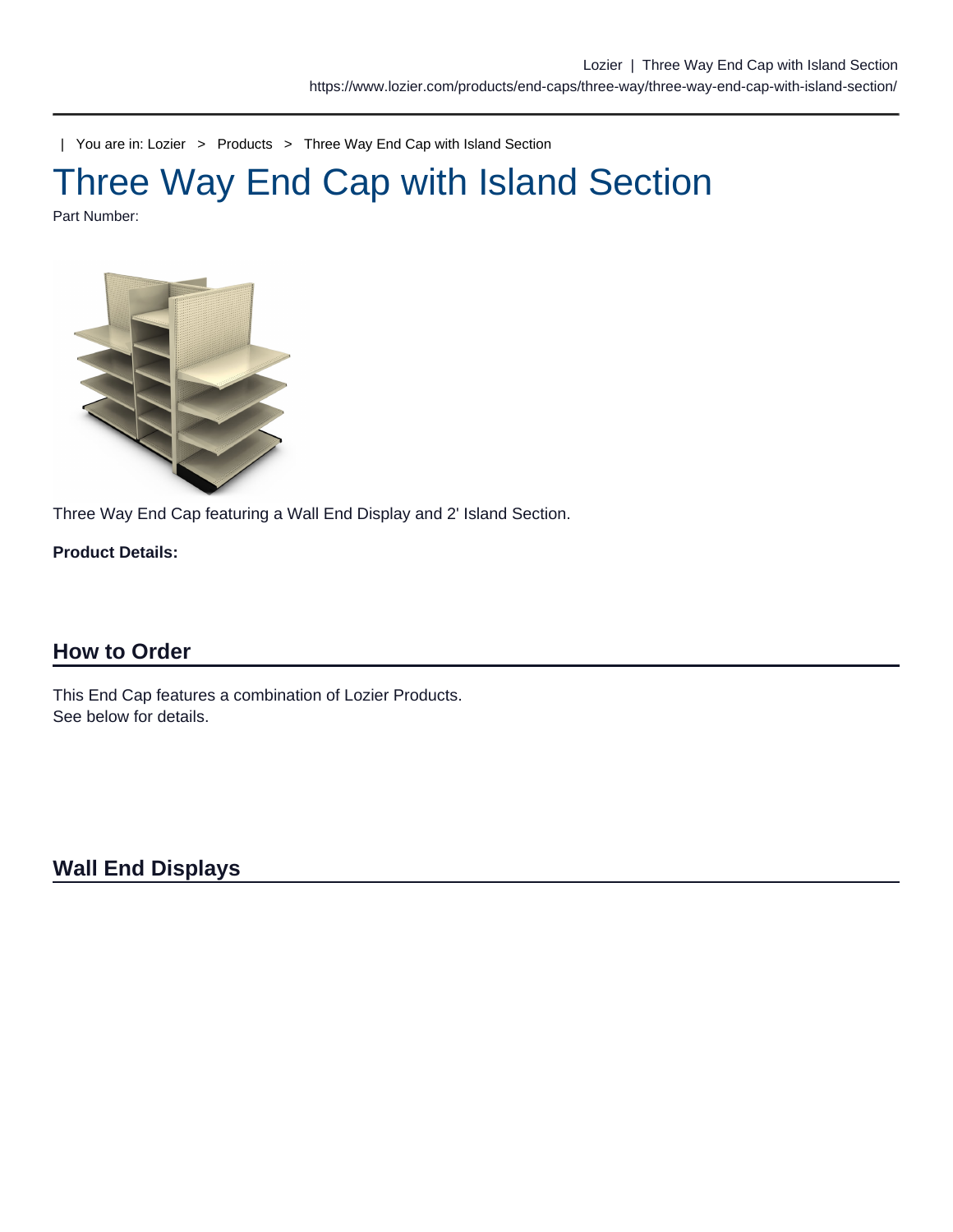#### Load Rating

- 600 lbs evenly distributed per deck (13" 19" D)
- 800 lbs evenly distributed per deck (22 25" D)
- Freestanding End Display
- Pegboard Front Panel and Martek Back Panel, other Back Panel styles available
- Order Shelves separately
- Order Gap Filler to close off the bottom rear when unit is wider than the island width.
- Actual width of unit equals nominal width plus 2"
- Accepts Accessory Panels and connectors
- Stabilizers required and ordered separately for Non-Compliant height to depth Wall End Displays (See Product Safety information for Height to Depth Chart)

## **Product Options and Numbers**

|    |                                                                                              | QTY.           |
|----|----------------------------------------------------------------------------------------------|----------------|
| А. | Uprite                                                                                       | 2              |
| В. | Base Bracket (Standard or Heavy Duty)                                                        | 2              |
| C. | Deck (Standard or Heavy Duty)                                                                |                |
| D. | Base Front (Open or Closed)                                                                  |                |
| Е. | <b>Top Rail</b>                                                                              |                |
| F. | Center Rail (2 per section 78H-120H)                                                         | 1 or 2         |
| G. | <b>Bottom Rail</b>                                                                           |                |
| Η. | Splicer Rail (Sections 78H-120H) Use 2 top rails for<br>splicer on 2' and 30" wide sections. |                |
| I. | Back Material (1 or 2 per side)                                                              | See Back Chart |
| J. | Base End Trim (Pair)                                                                         |                |
| K. | Uprite End Trim                                                                              | 2              |
|    |                                                                                              |                |

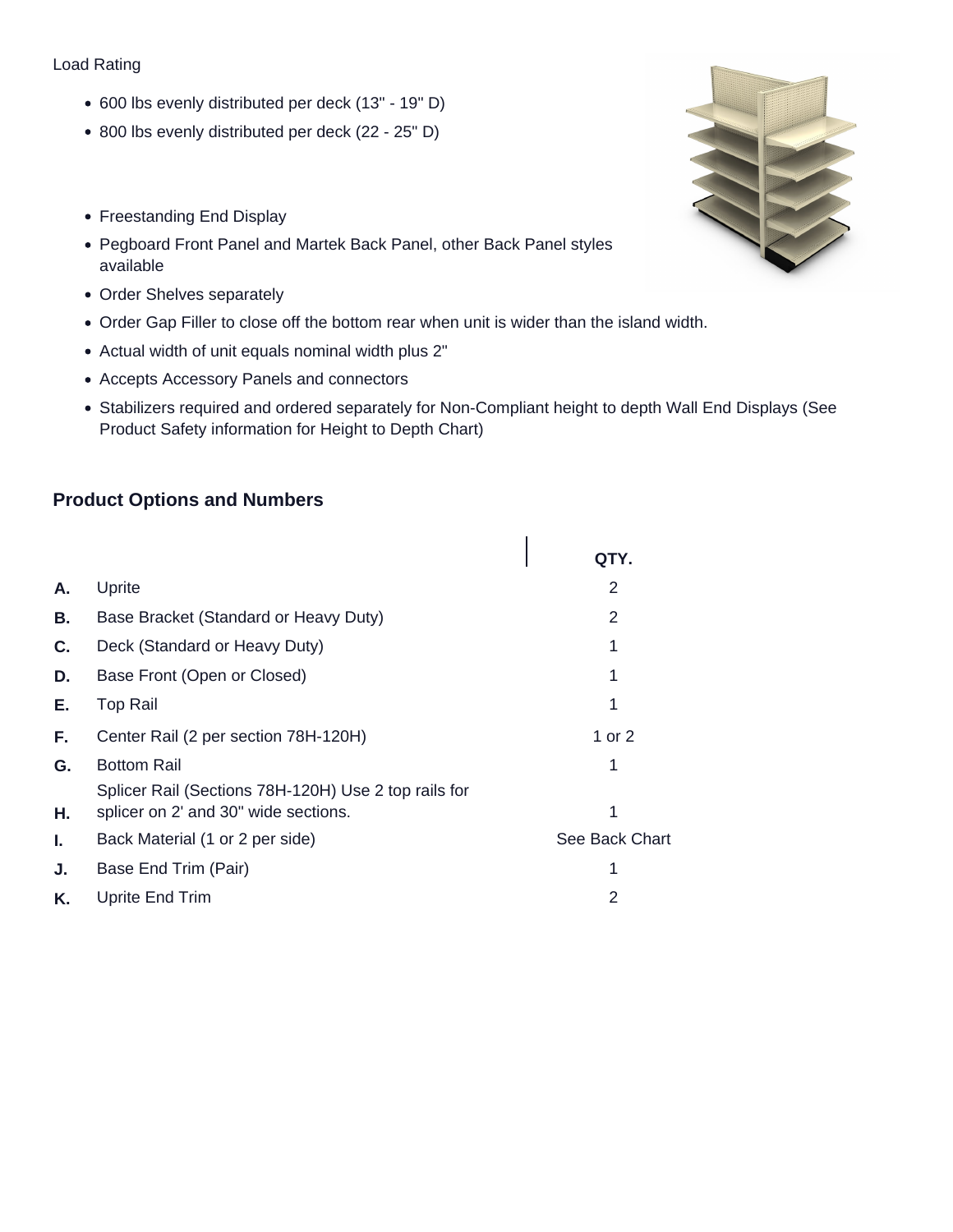

#### **ORDERING INSTRUCTIONS FOR ISLAND SECTIONS 1/4" BACK MATERIAL**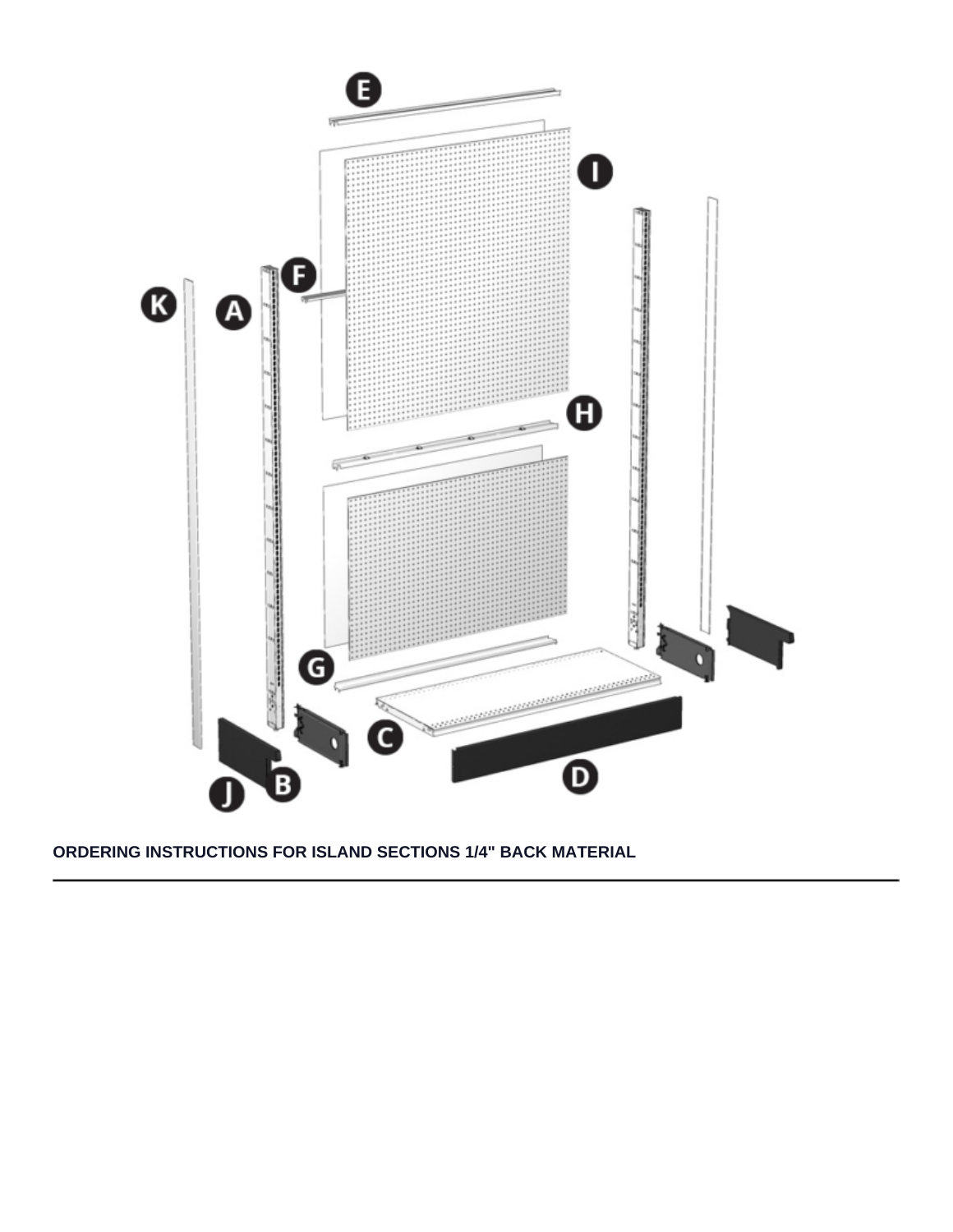|    |                                     | QTY. |
|----|-------------------------------------|------|
| A. | Uprite (Standard or Heavy Duty)     |      |
| В. | Base Set (Standard or Heavy Duty)   |      |
| C. | Hardboard Back and Rail Set 2-Sided |      |
| D. | Uprite End Trim                     | 2    |

| <b>WED SIZES</b> |               |     |     |     |     |     |     |     |     |  |
|------------------|---------------|-----|-----|-----|-----|-----|-----|-----|-----|--|
|                  | <b>Height</b> |     |     |     |     |     |     |     |     |  |
| <b>Depth</b>     | 48"           | 54" | 60" | 66" | 72" | 78" | 84" | 90" | 96" |  |
| 13"              |               |     | N/A | N/A | N/A | N/A | N/A | N/A | N/A |  |
| 16"              |               |     |     |     |     | N/A | N/A | N/A | N/A |  |
| 19"              |               |     |     |     |     |     |     |     | N/A |  |
| 22"              |               |     |     |     |     |     |     |     |     |  |
| 25"              |               |     |     |     |     |     |     |     |     |  |

# **Island Section**

## INCLUDES

- 1 Uprite
- 2 Base Brackets
- 2 Base Decks
- 2 Closed Base Fronts
- 1 Top Rail
- 1 Center Rail (2 on 96-144"H)
- 1 Bottom Rail
- 1 Splicer Rail (78"-144"H)
- Back Material

DIMENSIONS

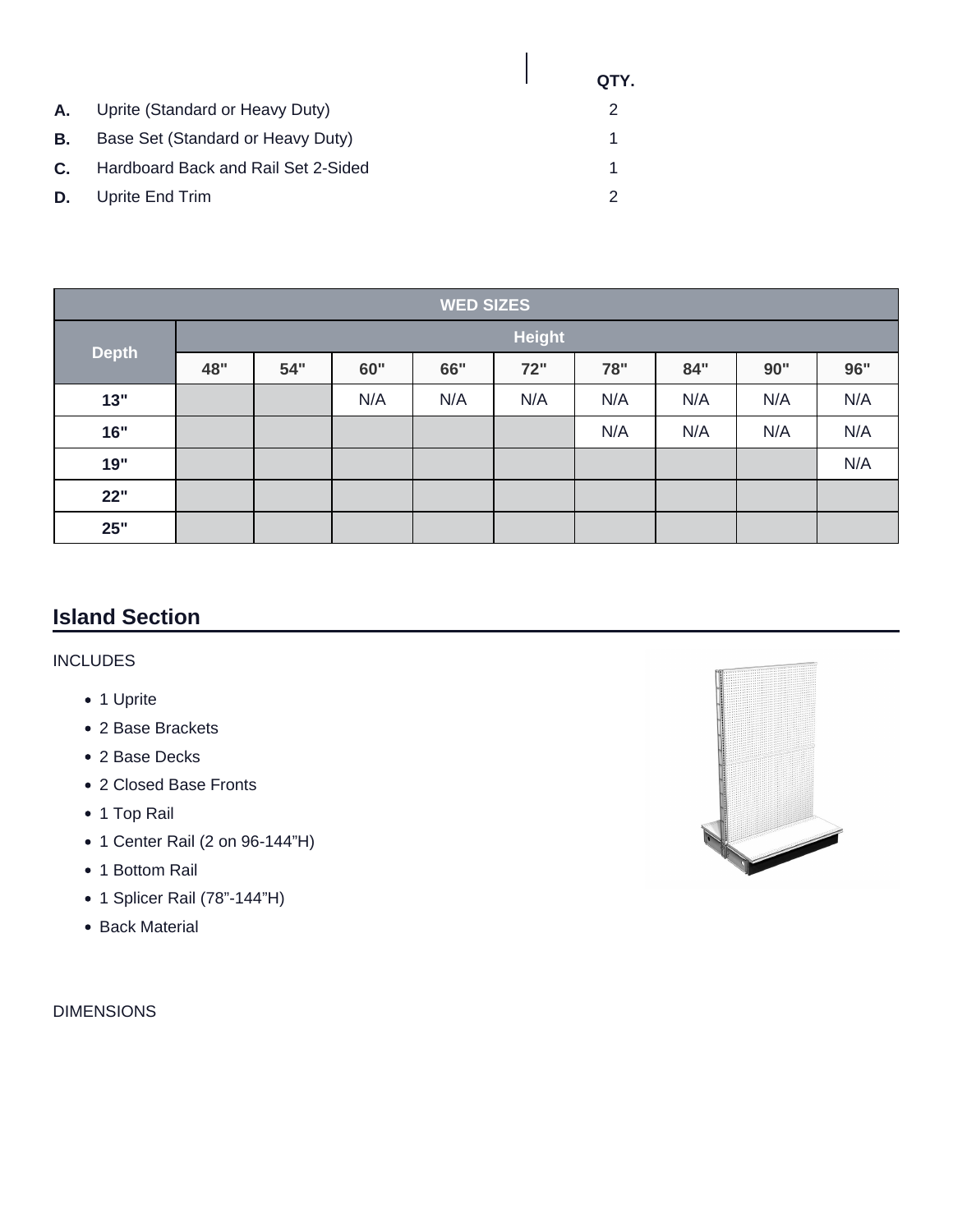BACK OPTIONS

Pegboard

Marteck

Peg Mirror

Peg Woodgrain

Woodgrain

Slotwall w/ Inserts

**Slotwall** 

Econo Marteck

Product Options and Numbers

Example Part #: IS 4 54 19 19 06 S T CBF CHR PLT PLT P PLT M PLT 5 N PLT S N PLT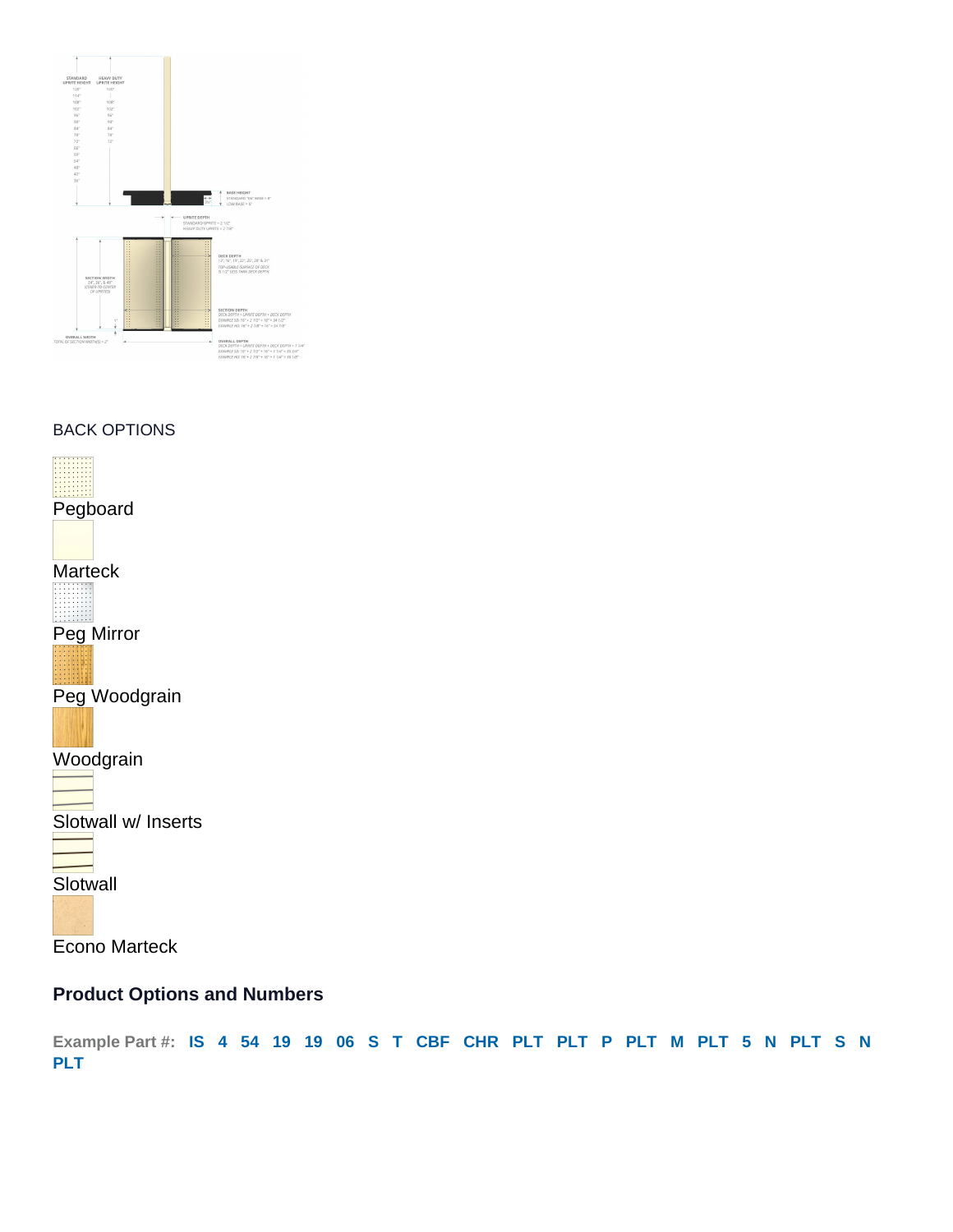- Island Section: IS
- Section Width: 2', 3', 30",4'
- Height: 36", 42", 48", 54" , 60", 66", 72", 78", 84", 90", 96", 108", 120"
- Base Deck Depth, Side A: 13", 16', 19" , 20", 22", 25", 28", 31" (13" not available in HD)
- Base Deck Depth, Side B: 13", 16', 19" , 20", 22", 25", 28", 31" (13" not available in HD)
- Base Type: 06, LB
- Spring Locking Base Bracket: S,HD (Includes HD Base Bracket and HD Uprite)
- Rail Type: T,Omit for regular rails (Not available in HD)
- Base Front: CBF, OBF
- Base Front Color: CHR
- Uprite Color: PLT, [Optional Catalog Colors](/resources/lozier-colors/)
- Back Rail Color: PLT, [Optional Catalog Colors](/resources/lozier-colors/)
- Back Material, Side A: P, M, S, SI, ME, W, PW, PM, NBR
- Back Color, Side A: PLT, [Optional Catalog Colors](/resources/lozier-colors/)
- Back Material, Side B: P, M, S, SI, ME, W, PW, PM, NBR
- Back Color, Side B: PLT, [Optional Catalog Colors](/resources/lozier-colors/)
- Deck, Side A: S, HDSD
- Deck Molding, Side A: N, M13S, M55S, M35S, MR1S
- Deck Color, Side B: PLT, [Optional Catalog Colors](/resources/lozier-colors/)
- Deck, Side B: S, HDSD
- Deck Molding, Side B: N, M13S, M55S, M35S, MR1S
- Deck Color, Side B: PLT, [Optional Catalog Colors](/resources/lozier-colors/)

| <b>Suffix Key</b> |                     |  |  |  |
|-------------------|---------------------|--|--|--|
| 06                | - 06 Base (8"H)     |  |  |  |
| LB                | - Low Base (6"H)    |  |  |  |
| T                 | - Telescopic Rails  |  |  |  |
| <b>CBF</b>        | - Closed Base Front |  |  |  |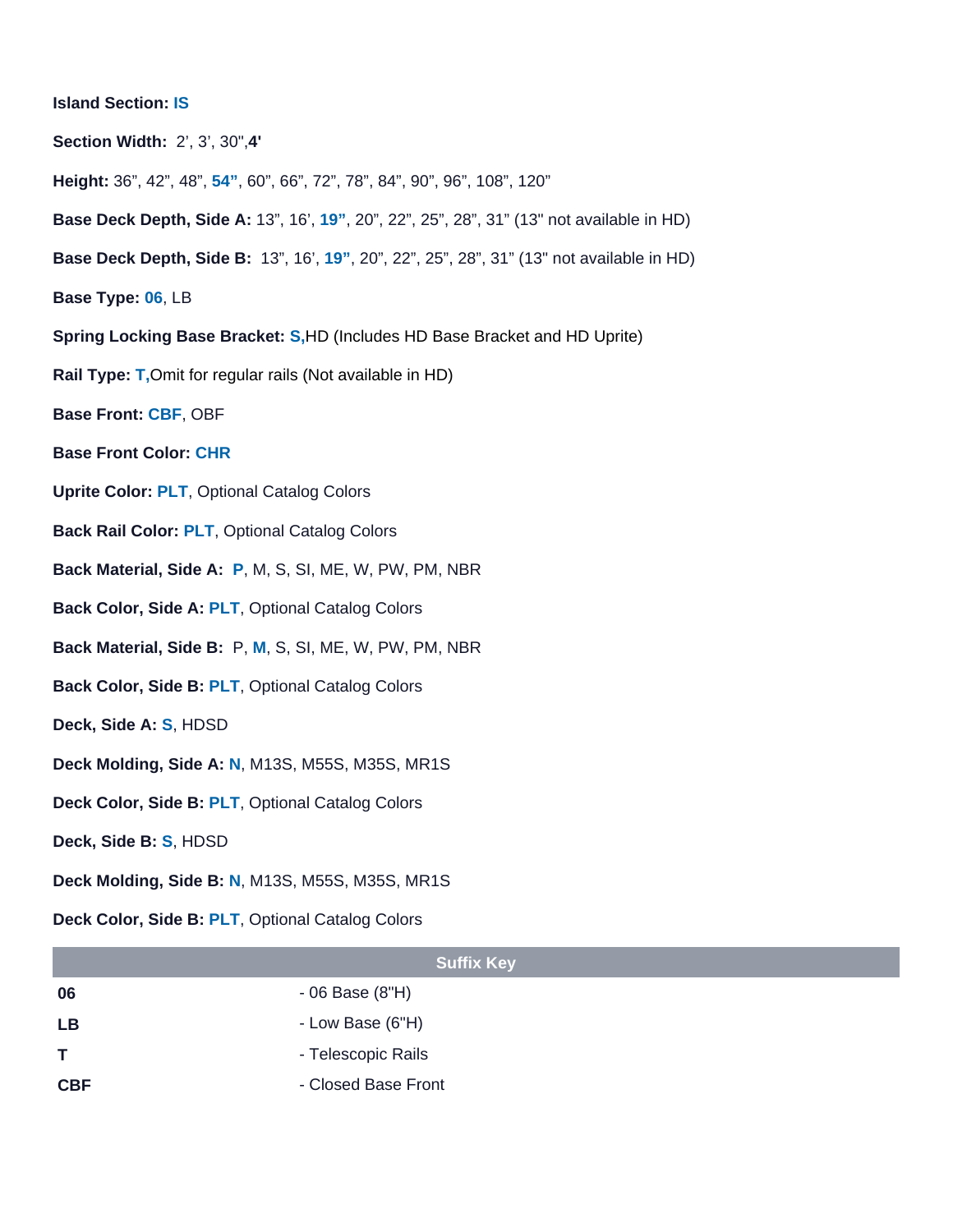| <b>OBF</b>   | - Open Base Front       |  |  |  |  |
|--------------|-------------------------|--|--|--|--|
| <b>CHR</b>   | - Charcoal Black        |  |  |  |  |
| <b>PLT</b>   | - Platinum              |  |  |  |  |
| $\mathbf{s}$ | - Standard Deck         |  |  |  |  |
| HD           | - Heavy Duty            |  |  |  |  |
| <b>HDSD</b>  | - Heavy Duty Deck       |  |  |  |  |
|              | <b>Back Options</b>     |  |  |  |  |
| P            | - Pegboard              |  |  |  |  |
| M            | - Marteck               |  |  |  |  |
| $\mathbf S$  | - Slotwall              |  |  |  |  |
| <b>SI</b>    | - Slotwall with Inserts |  |  |  |  |
| <b>ME</b>    | - Econo Marteck         |  |  |  |  |
| W            | - Woodgrain             |  |  |  |  |
| <b>PW</b>    | - Peg Woodgrain         |  |  |  |  |
| <b>PM</b>    | - Peg Mirror            |  |  |  |  |
| <b>NBR</b>   | - No Backs or Rails     |  |  |  |  |
|              | <b>Moldings</b>         |  |  |  |  |
| N            | - No Molding            |  |  |  |  |
| <b>M13S</b>  | - M13 Satin Molding     |  |  |  |  |
| <b>M55S</b>  | - M55 Satin Molding     |  |  |  |  |
| <b>M35S</b>  | - M35 Satin Molding     |  |  |  |  |
| MR1S         | - MR1 Satin Molding     |  |  |  |  |
|              |                         |  |  |  |  |

# **End Panels**

- Used on ends of Wall or Island sections
- End Panel hooks are reversible for left hand and right hand applications

## **Product Options and Numbers**

**Example Part #: EP 48 22 06 LAX**

#### **End Panel: EP**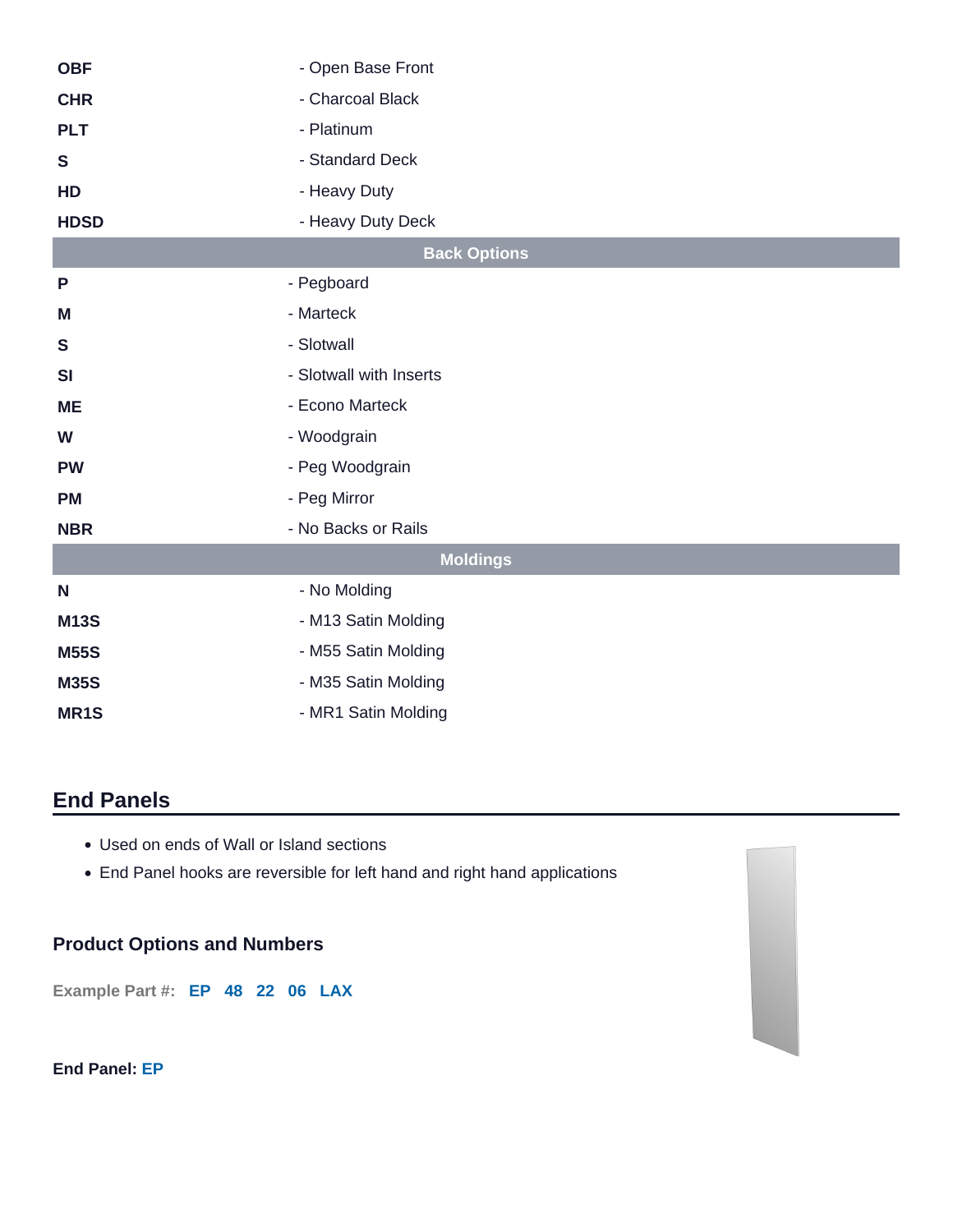Uprite Height: 36", 42", 48", 54", 60", 66", 72", 78", 84", 90", 96"

Base Deck Depth: 13", 16", 19", 22", 25", 28", 31"

Base Height: 06, LB

Standard Finish: LAX, [Optional Catalog Laminates and Melamines](/resources/lozier-colors/)

|            | <b>Suffix Key</b>  |
|------------|--------------------|
| 06         | -06 Base (8"H)     |
| LB         | -Low Base (6"H)    |
| <b>LAX</b> | -Platinum Laminate |

## Wall End Display End Top Rail

Wall End Display End Top Rail is part of Wall End Display Stabilizer, and can be ordered separately

## Product Options and Numbers

Example Part #: WEDER 48 PLT

Wall End Display End Top Rail: WEDER

Width: 24", 30", 36",48"

Standard Finish: PLT, [Optional Catalog Colors](https://www.lozier.com/resources/lozier-colors/)

Suffix Key

PLT PLT - Platinum

## Wall End Display Gondola Top Rail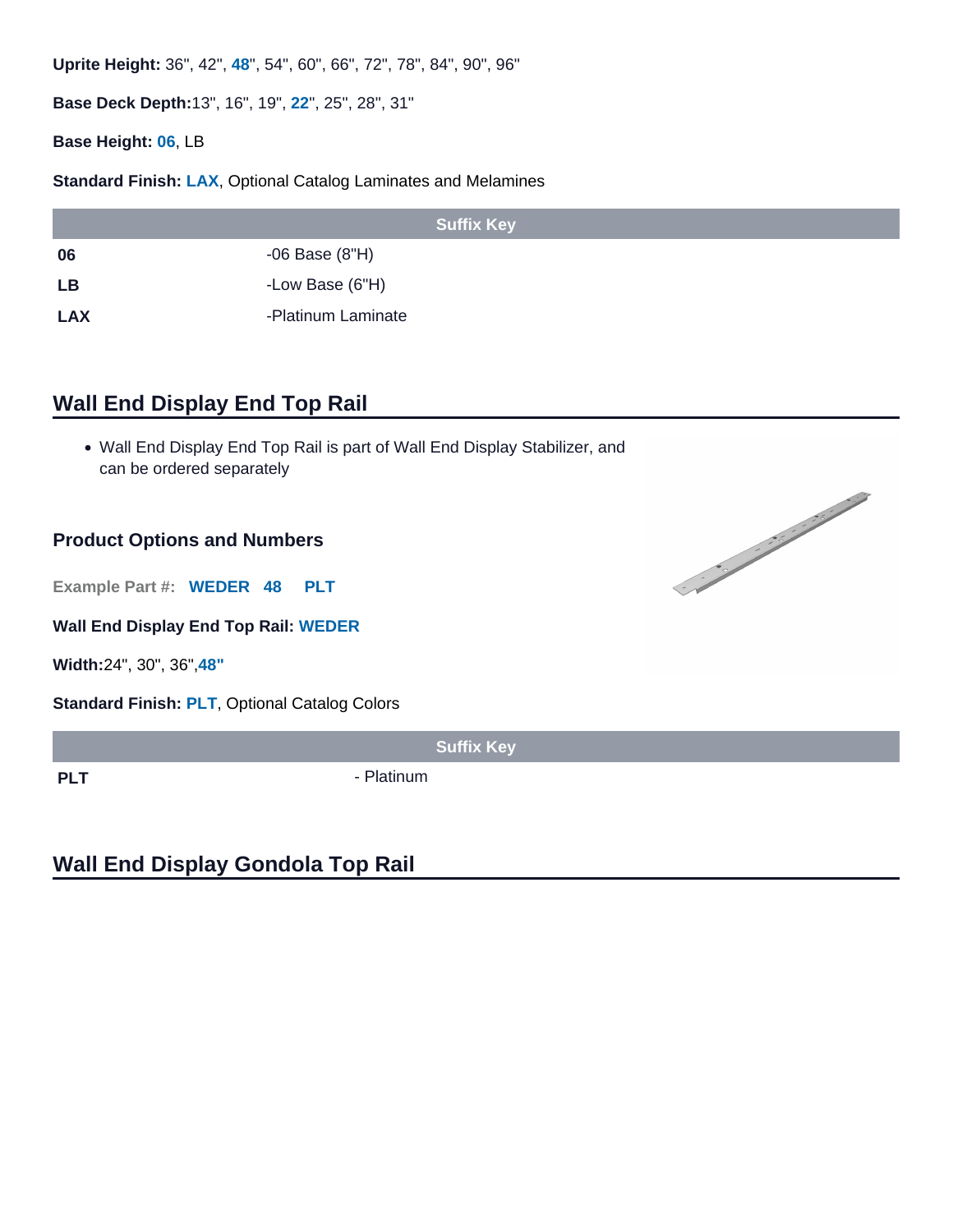Wall End Display Gondola Top Rail is part of Wall End Display Stabilizer, and can be ordered separately

#### Product Options and Numbers

Example Part #: WEDGR 48 PLT

Wall End Display Gondola Top Rail: WEDGR

Width: 36",48"

Standard Finish: PLT, [Optional Catalog Colors](https://www.lozier.com/resources/lozier-colors/)

|            | <b>Suffix Key</b> |
|------------|-------------------|
| <b>PLT</b> | Platinum          |

## TL Shelf

- Two position tilt-in Shelf with extended bracket
- Angular adjustment: flat or 17° downslope
- Molding accommodates a 1.235" tag
- 1/4" perforations for clip-on accessories
- Can order with Aluminum Tag Moldings installed or can order Molding for Shelf separately

## Product Options and Numbers

Example Part #: TL 4 19 N PLT

TL Shelf: TL

Width: 2', 30", 3', 4'

Depth: 7", 10", 13", 15", 16", 17", 19" , 20", 22", 25", 28", 31"

Molding: N, M13P, M13S, M35P, M35S

Standard Finish: PLT, [Optional Catalog Colors](/resources/lozier-colors/)

Finish When Ordering Painted Molding : 34K, Please Contact Product Management for multiple finish codes

Suffix Key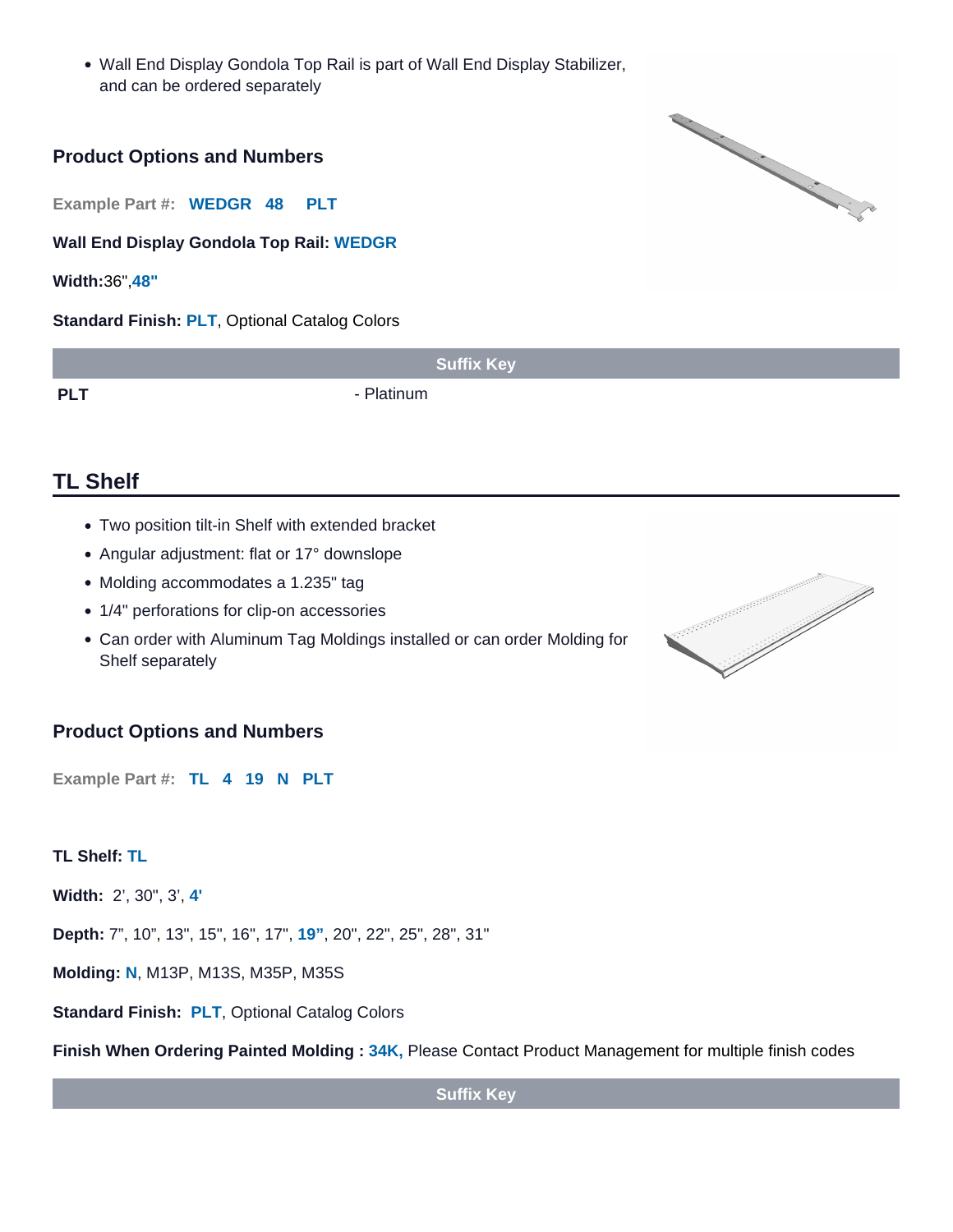| N                 | - No Molding                               |
|-------------------|--------------------------------------------|
| M <sub>13</sub> P | - M13 Painted Molding                      |
| M <sub>13</sub> S | - M13 Satin Molding                        |
| M35P              | - M13 Painted Molding                      |
| <b>M35S</b>       | - M35 Satin Molding                        |
| <b>PLT</b>        | - Platinum                                 |
| 34K               | - Platinum Body & Platinum Painted Molding |

|                    | Downslope   |            |  |
|--------------------|-------------|------------|--|
| <b>Shelf Depth</b> | <b>Flat</b> | $17^\circ$ |  |
| 7"                 | 300 lbs     | 300 lbs    |  |
| $10" - 25"$        | 500 lbs     | 250 lbs    |  |
| 28" & 31"          | 400 lbs     | 200 lbs    |  |

Lbs. evenly distributed

## DL Shelf

- Three position, drop-in shelf with extended bracket
- Angular adjustment: flat, 17° or 30° downslope
- 1/4" perforations for clip-on accessories
- Can order with Aluminum Tag Moldings or can order Molding for shelf separately

#### Product Options and Numbers

Example Part #: DL 4 19 N PLT

DL Shelf: DL

Width: 2', 30", 3', 4'

Depth: 7", 10", 13", 15", 16", 17", 19" , 20", 22", 25", 28", 31"

Molding: N, M13P, M13S, M35P, M35S

Standard Finish: PLT, [Optional Catalog Colors](/resources/lozier-colors/)